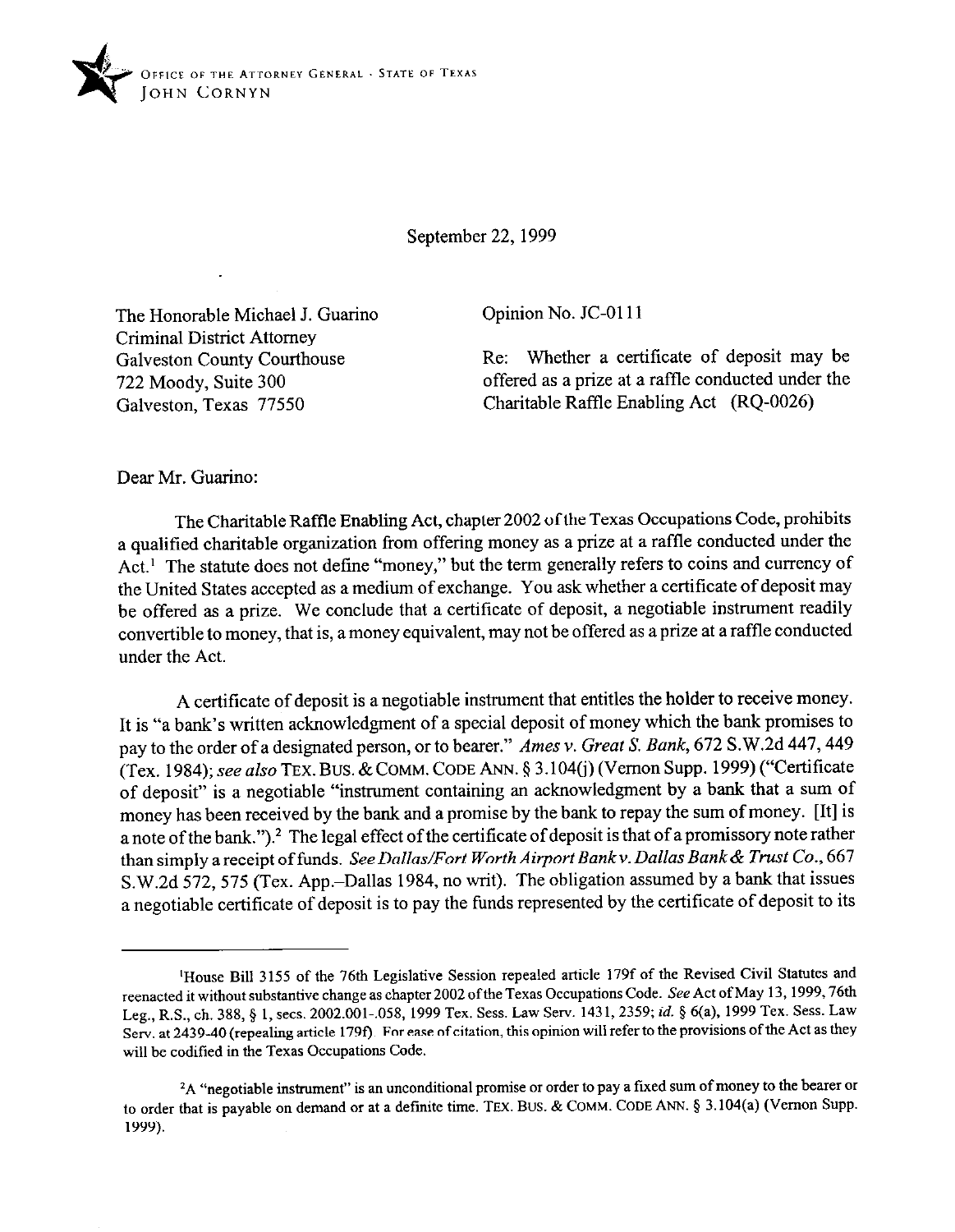holder, whoever that may be. See *id.* You ask whether such an instrument may be offered as a prize in a raffle conducted under the Charitable Raffle Enabling Act.

The Charitable Raffle Enabling Act was enacted under a specific constitutional exception to the general constitutional prohibition against gambling. Article III, section 47(a) of the Texas Constitution prohibits "lotteries and gift enterprises" in the state except those expressly authorized by the constitution. TEX. CONST. art. III, \$47(a). Prior to 1989, any raffle was a prohibited lottery, even araffle for charity. See Tex. Att'y Gen. Op. No. JM-513 (1986). In 1989, the voters approved an amendment to the constitution-article III, section  $47(d)$  - that allows the legislature by general law to permit a qualified religious society, qualified volunteer fire department, qualified volunteer emergency medical service, or a qualified nonprofit organization to conduct raffles subject to the conditions imposed by law. See TEX. CONST. art. III, § 47(d). The Charitable Raffle Enabling Act is the general law authorizing and regulating charitable raffles.

Under the Act, a qualified charitable organization may conduct raffles subject to the restrictions imposed by section 2002.056 of the Act. Section 2002.056 restricts the prizes that may be offered, by providing as follows:

- (4 A prize offered or awarded at the raffle may *not be money.*
- (b) Except as provided by Subsection  $(c)$ ,<sup>3</sup> the value of a prize offered or awarded at a raffle that is purchased by the organization or for which the organization provides any consideration may not exceed \$50,000.

TEX. OCC. CODE ANN. § 2002.056(a), (b) (footnote and emphasis added).

We assume that the value of the certificate of deposit involved here does not exceed \$50,000. Thus, the issue presented, for the purposes of this opinion, is whether a certificate of deposit is "money" under the Act.

The Act does not define "money." Generally, words not defined by the legislature are to be given their ordinary meaning. See *Geters v. Eagle Ins. Co., 834* S.W.2d 49,50 (Tex. 1992); see *also*  TEX. GOV'T CODE ANN. § 312.002 (Vernon 1998) (except words that have acquired specific meaning, words shall be given ordinary meaning). The ordinary meaning is to be given to "money" as used in section 2002.056, unless to do so would "lead to an absurdity or thwart the plain purpose of the Legislature." *Trimmier v. Carlton, 296* S.W. *1070,* 1074 (Tex. 1927); *see also Mitchell Energy Corp. v. Ashworth,* 943 S.W.2d 436, 438 (Tex. 1997) (primary objective in construing statutes is to give effect to legislative intent); TEX. GOV'T CODE ANN. 312.005 (Vernon 1998) (in interpreting statutes a court shall diligently attempt to ascertain legislative intent). We think the

<sup>&#</sup>x27;Subsection (c) relates to lottery tickets with a face value of less than \$50,000 that may be offered as a prize. TEX. OCC. CODE ANN. § 2002.056(c).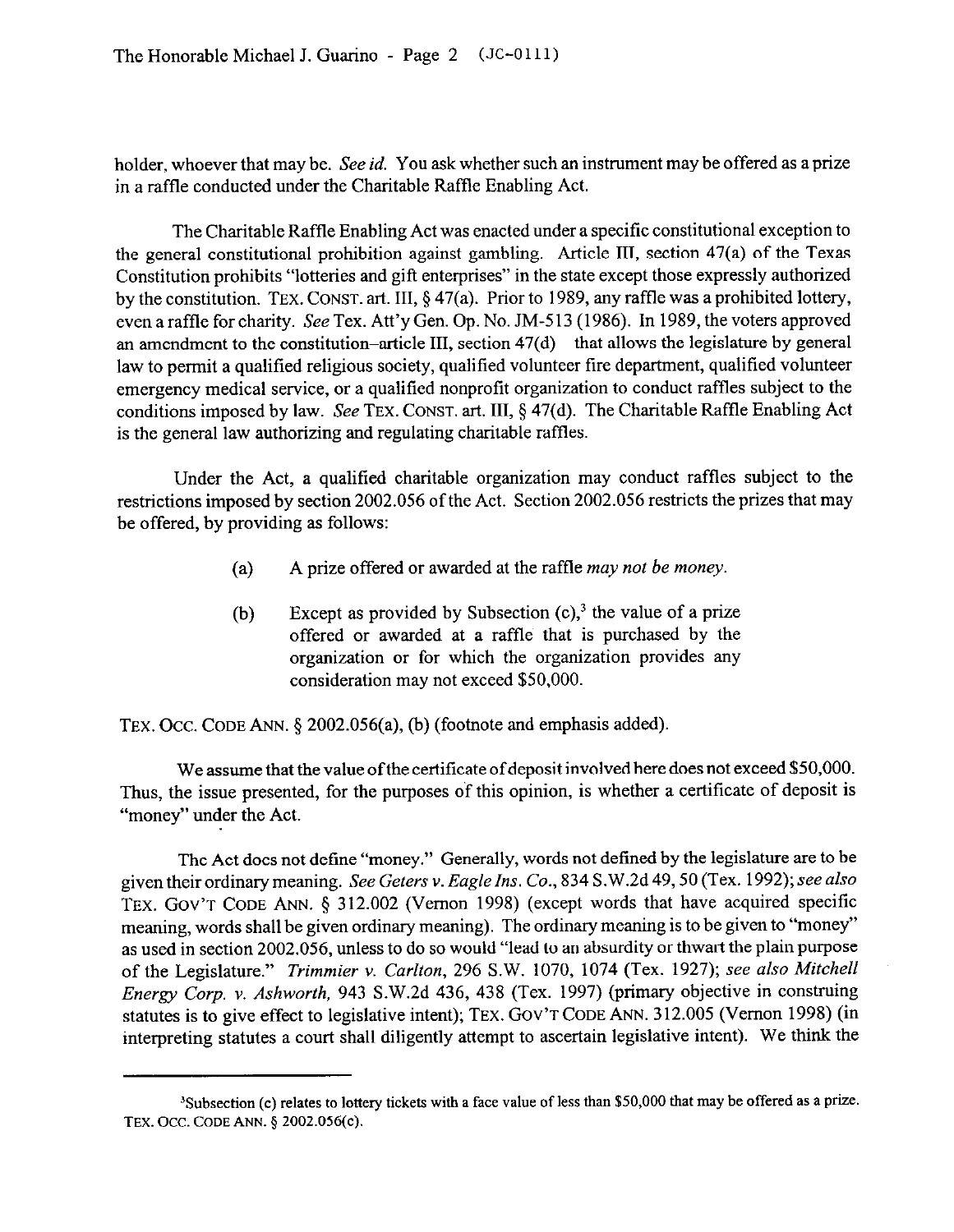ordinary meaning of money does just that in this instance, and we must give weight to the intent of the voters and the legislature as reflected in the Texas Constitution and statutes limiting gambling in this state.

Black's Law Dictionary defines "money" in its usual and ordinary sense to mean "coins and paper currency used as circulating medium of exchange, and does not embrace notes, bonds, evidences of debt, or other personal or real estate." BLACK'S LAW DICTIONARY 1005 (6th ed. 1991). The Oxford English Dictionary provides that in modem usage, the term is "commonly applied indifferently to coin and to such promissory documents representing coin (esp. government andbank notes) as are currently accepted as a medium of exchange. See PAPER MONEY." IX THE OXFORD ENGLISH DICTIONARY 992 (2d ed. 1989). Under the ordinary meaning of the term, it may be argued that a certificate of deposit is not money because it is not coin or currency of the United States accepted as a medium of exchange. *See also Thompson v. Thompson, 236* S.W.2d 779,791 (Tex. 195 1) (certificates of deposit are not "cash" or "cash money").

Such a construction ofthe term money, however, ignores the existence ofmoney equivalents common in our commerce. *See Amberboy v. Societe de Banque Privee*, 831 S.W.2d 793, 796 (Tex. 1992) (purpose of law ofnegotiable instruments "is to make the instrument the fimctional equivalent of money"); *Bailey, Vaught, Robertson and Co. v. Remington Invs., Inc.*, 888 S.W.2d 860, 864 (Tex. App.-Dallas 1994, no writ) (same). Accordingly, under a construction limiting "money" to "coin" or "currency," a charitable organization could offer a certificate of deposit as a prize even though it represents money and entitles the winner to receive money. In fact, under the ordinary meaning of money, a charitable organization could offer as a prize any other instrument that represents money and that may be readily converted into money, such as a personal, traveler's or cashier's check or a money order. See TEX. Bus. & COMM. CODE ANN. 5 3.104 (Vernon Supp. 1999) ("Negotiable Instrument") (c), (f) (defining "check," which includes "money order"); (g) (defining "cashier's check"); (h) (defining "teller's check"); (i) (defining "traveler's check"). In short, construing money within its ordinary meaning would render the Act's prohibition against offering money as a prize virtually meaningless by elevating form over substance: a raffle winner would not receive "money" but something that represents and is intended to convert to "money." *See Ashworth, 943* S.W.2d at 438 (when construing statute, court may consider consequences of particular construction). For example, a winner would not receive a fifty dollar bill, but would receive instead a check for fifty dollars that could be cashed at the nearest bank or convenience store.

The purpose of the Act's prohibition is to prevent a charitable raffle from being a form of gambling or money-making activity for those who purchase a raffle ticket. Article III, section 47(d) specifically authorizes only raffles for charitable purposes, not bingo or lottery. Compare TEX. CONST. art III, *5* 47(d) *with id.* art III, 5 47(b) & (e). In keeping with the limited constitutional authorization, the purpose of the section 2002.056 restriction is, we believe, to preclude a raffle from being a form of profit-making gambling activity like bingo or the state lottery, which obviously do not include a similar restriction. See TEX. Occ. CODE ANN. § 2001.420 (bingo prizes); TEX. GOV'T CODE ANN. §§466.401-.409 (Vernon 1998) (lottery prizes). This interpretation is supported not only by a reasonable and common-sense reading of article III, section 47 and the Act, but also by the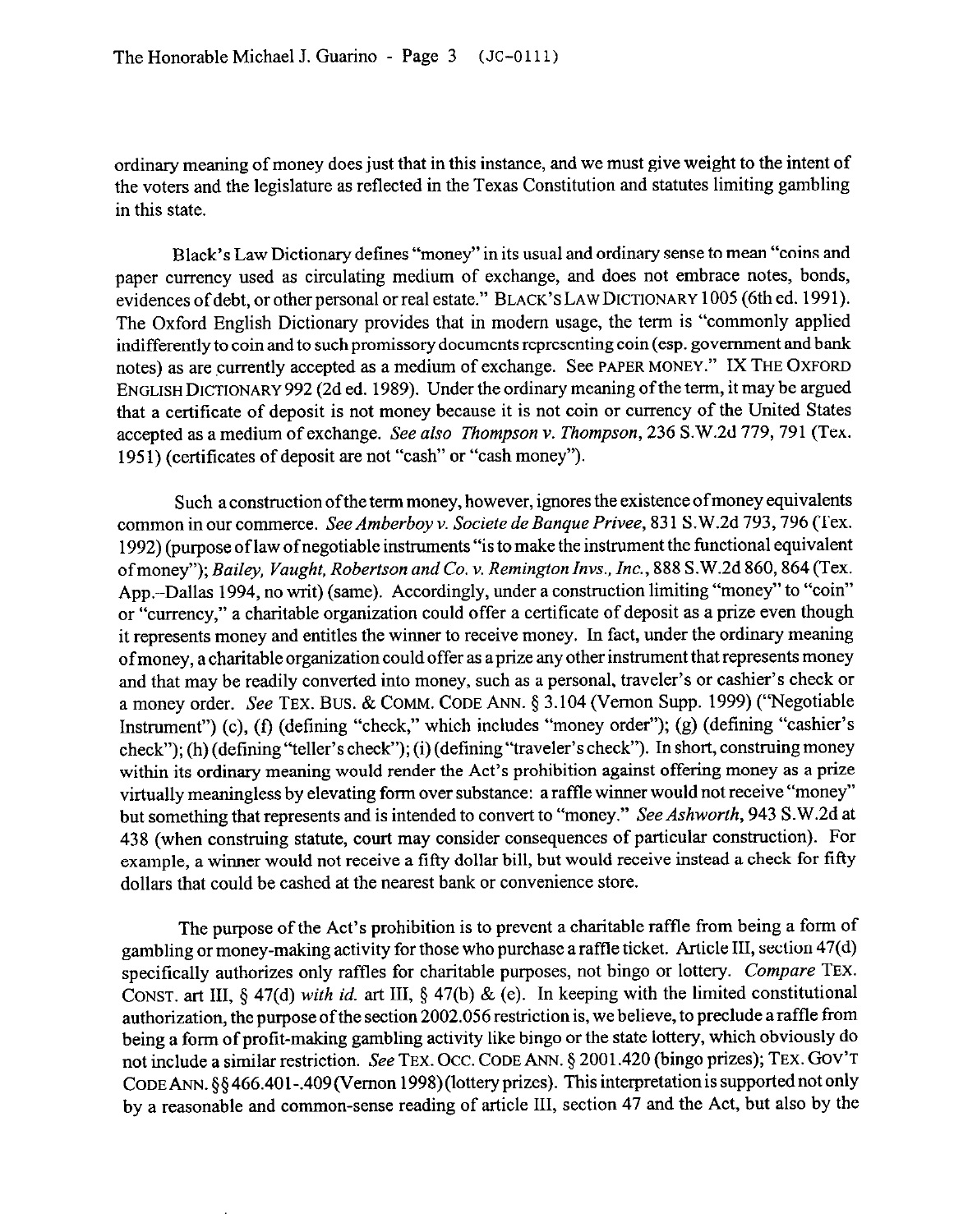Act's legislative history. *See Ashworth,* 943 S.W.2d at 438 (when construing statute, court may consider object to be obtained, circumstances of statute's enactment, and legislative history). Representative Smith, sponsor of House Bill 240 that enacted the Charitable Raffle Enabling Act, explained that the purpose of the bill was to aid charitable organizations in their effort to raise funds for their causes: the raffles would entice people who normally do not make charitable contributions in effect to do so. Hearings on Tex. H.B. 240 Before the House Comm. on State Affairs, 71st Leg., R.S. (March 13, 1989) (tape available through Office of the House Committee Coordinator). He noted that the majority of people who participate in these raffles *do not expect to win, but participate to make a charitable contribution. Id.* (emphasis added). Significantly, the type of prize that Representative Smith seems to have had in mind to entice these contributions were goods, such as a quilt. See *id.* (giving example of a local church raftling off a quilt to church members). Lastly, Representative Smith emphasized that the legislation had been written tightly to *avoid raffles*  becoming profit-based operations similar to bingo or the state lottery. Id. (emphasis added).

In keeping with the voters' purpose in ratifying article III, section 47(d) and the legislative intent of the Act, we believe that money as used in the Charitable Raffle Enabling Act includes negotiable instruments that represent money and are readily convertible to money or, in other words, are the equivalent of money. *Cf. Stewart v. Selder*, 473 S.W.2d 3, 9 (Tex. 1971) ("cash," which term encompasses "money," may properly be interpreted broadly "to mean securities readily convertible into cash or other types of property where the provisions of the will and the surrounding circumstances show that the term was used in that sense by the testator."); *Amberboy,* 831 S.W.2d at 796 (negotiable instruments intended to be functional equivalent of money); *Remington Investments,* Inc., 888 S.W.2d at 864 (same). Accordingly, we construe "money" in section 2002.056 to include not only coins and currency of the United States *but also* negotiable instruments that are equivalent to money, such as certificates ofdeposit. Therefore, we conclude that a certificate of deposit may not be offered as a prize at a raffle conducted under the Act.